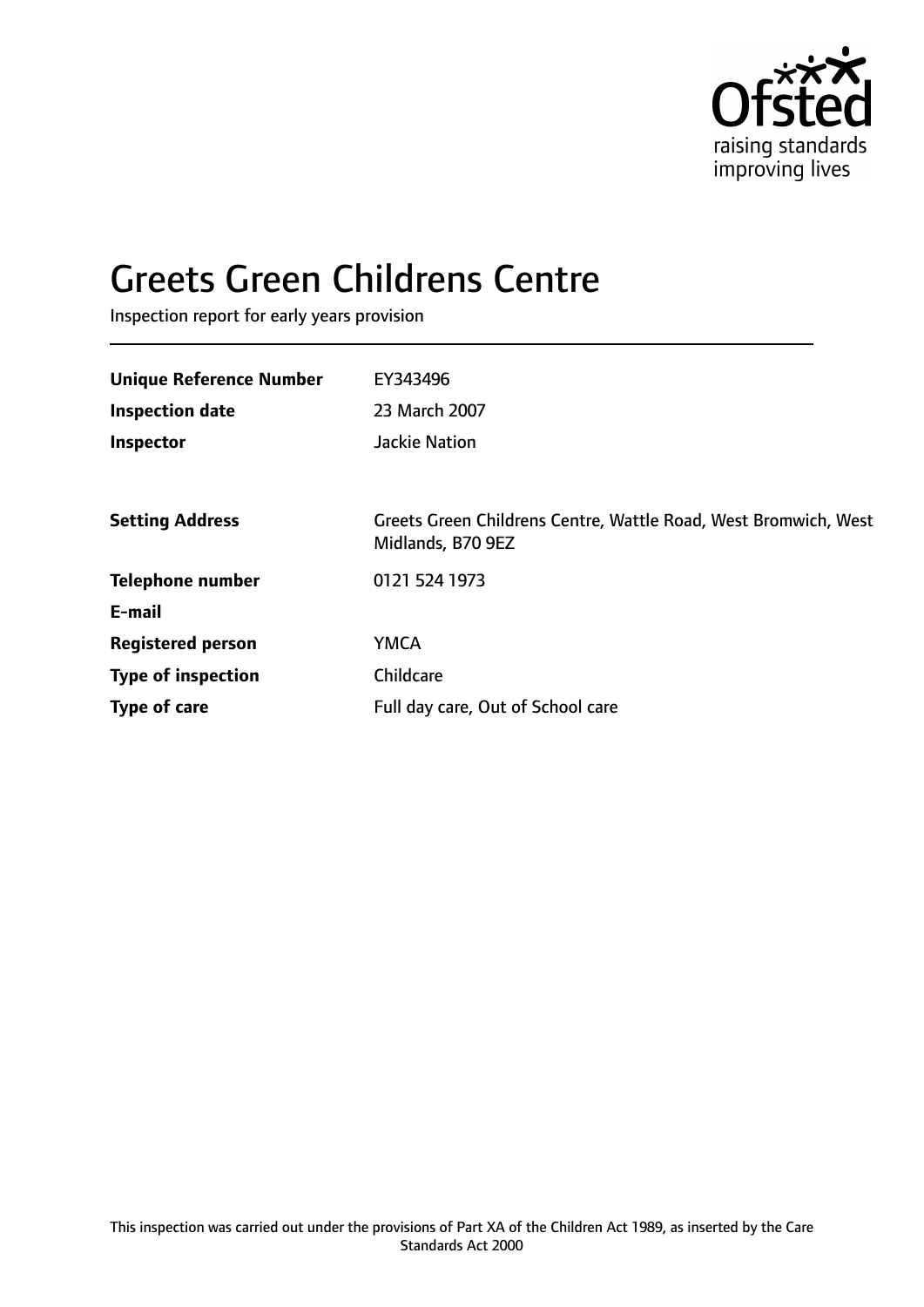## **ABOUT THIS INSPECTION**

The purpose of this inspection is to assure government, parents and the public of the quality of childcare and, if applicable, of nursery education. The inspection was carried out under Part XA Children Act 1989 as introduced by the Care Standards Act 2000 and, where nursery education is provided, under Schedule 26 of the School Standards and Framework Act 1998.

This report details the main strengths and any areas for improvement identified during the inspection. The judgements included in the report are made in relation to the outcomes for children set out in the Children Act 2004; the National Standards for under 8s day care and childminding; and, where nursery education is provided, the *Curriculum guidance for the foundation stage.*

The report includes information on any complaints about the childcare provision which Ofsted has received since the last inspection or registration or 1 April 2004 whichever is the later.

## **The key inspection judgements and what they mean**

*Outstanding: this aspect of the provision is of exceptionally high quality Good: this aspect of the provision is strong Satisfactory: this aspect of the provision is sound Inadequate: this aspect of the provision is not good enough*

For more information about early years inspections, please see the booklet *Are you ready for your inspection?* which is available from Ofsted's website: *www.ofsted.gov.uk.*

## **THE QUALITY AND STANDARDS OF THE CARE**

On the basis of the evidence collected on this inspection:

The quality and standards of the care are good. The registered person meets the National Standards for under 8s day care and childminding.

## **WHAT SORT OF SETTING IS IT?**

Greets Green Childrens Centre opened in 2006 and operatesfrom three roomsin a purpose-built nursery centre. It is situated in the West Bromwich area of Sandwell. The nursery serves children in the local community and surrounding areas. All children share access to a secure enclosed outdoor play area.

A maximum of 67 children from birth to five years may attend the children's centre at any one time. The children's centre is open each weekday from 07:30 to 18:00 all year round. Children attend a variety of sessions.

There are currently 32 children on roll. The children's centre supports children with learning difficulties or disabilities and children who speak English as an additional language.

There are nine members of staff employed at the setting, all of whom hold appropriate early years qualifications.

The nursery receives support from the Early Years Teacher Advisor and the Sandwell local authority early years service.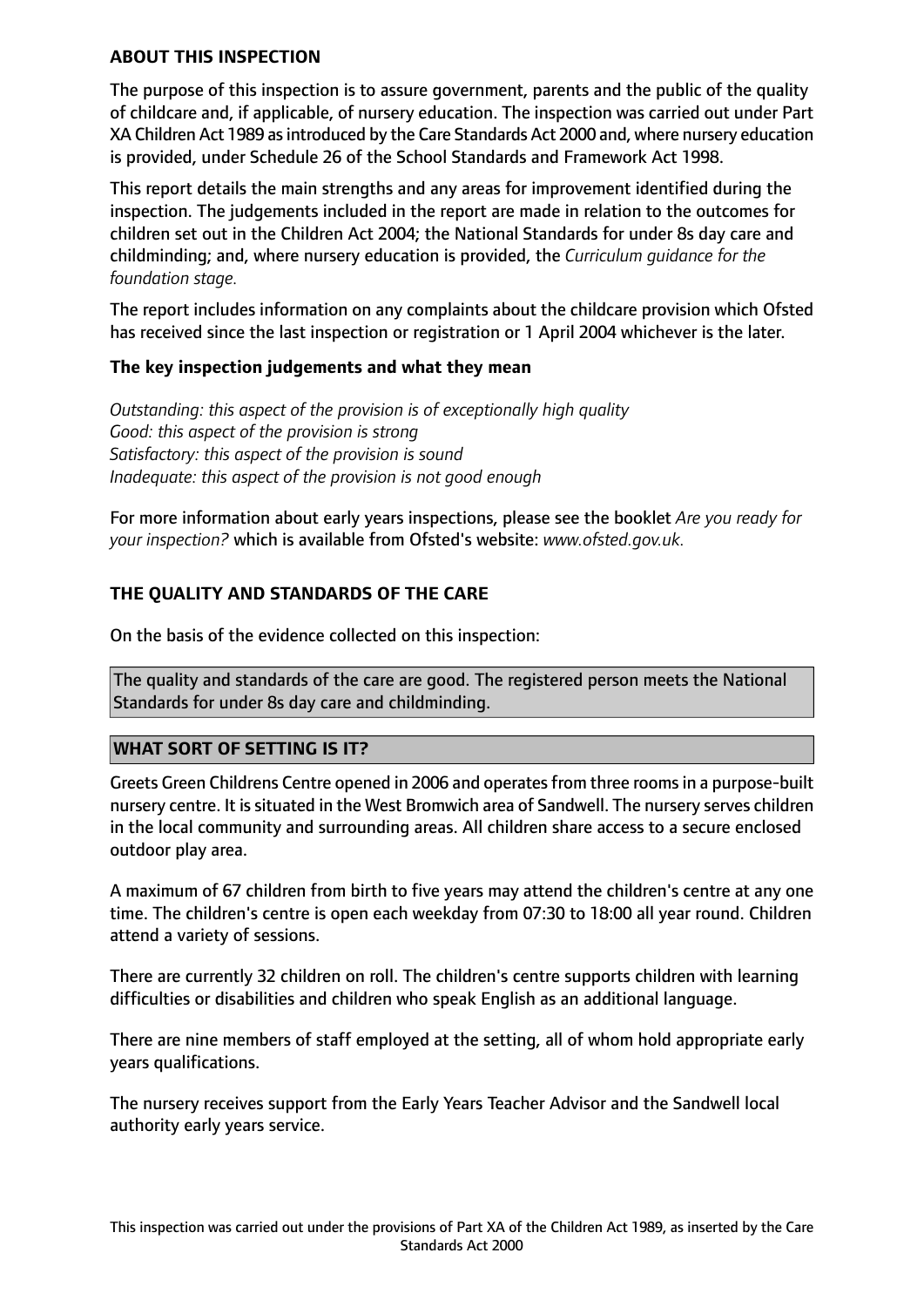## **Helping children to be healthy**

The provision is good.

Children's understanding and awareness of good health and hygiene is promoted through wellplanned daily routines. Children are learning about personal hygiene and how to keep healthy, by washing their hands at appropriate times during the day. Children are kept safe from the spread of infection as they play and are cared for in an inviting and clean environment. Staff ensure that effective procedures are in place for changing nappies and they provide individual bedding for children, this helps to minimise the risk of cross-infection.

Children's health care needs are supported appropriately with detailed policies and procedures which work in practice, for example, if they require medication, have an accident or become unwell. A member of staff is on duty that is qualified to administer first aid and therefore respond appropriately to accidents should they occur. There is a policy in place about the exclusion of children who are ill or infectious. This supports children's health and well-being.

Children are well nourished and kept hydrated. They enjoy fresh fruit at snack time are able to help themselves to drinking water throughout the day. This provides children with opportunities to take responsibility for their own needs and ensures their fluid levels are maintained. Snack and meal times are a sociable occasion as children sit with staff and take a break from their play. There are good discussions about the food they are eating and older children are able to serve themselves to food at lunchtime. Good attention is given to children's individual dietary needs as these are discussed with parents and information about cultural and individual dietary needs are recorded.

Daily routines and activities ensure a balance of energetic play and opportunities for children and babies to rest. Children's sleep routines are effectively accommodated as staff work closely with parents to ensure each child's needs are met.

## **Protecting children from harm or neglect and helping them stay safe**

The provision is good.

Children are cared for in premises that are welcoming, secure and child-centred. Staff welcome children individually as they arrive and spend time talking to them. All areas are brightly decorated and clean which creates a stimulating environment for the children. Children have access to a very good range of toys and equipment which are of a high standard and meet safety requirements. Resources provide a good level of challenge and are appropriate to the children's age and stage of development. Good attention is given to cleaning toys in all rooms to make them hygienic and safe for children to use. Room thermometers are not available and this makes it difficult to monitor the heating to ensure the temperature is kept within a comfortable range.

Children play in an environment which is effectively organised and potential hazards have been assessed by staff. Daily room checks are carried out and the outdoor area is checked for safety before children play outside. Staff give good priority to identifying hazards and reducing risks of injury to children. Children benefit from a good range of safety measures. For example, access to the premises is monitored by close circuit television and staff who check identification and record details of visitors to the setting. Staff are deployed effectively, which means the children are supervised well at all times. Good procedures are in place for fire evacuation, exits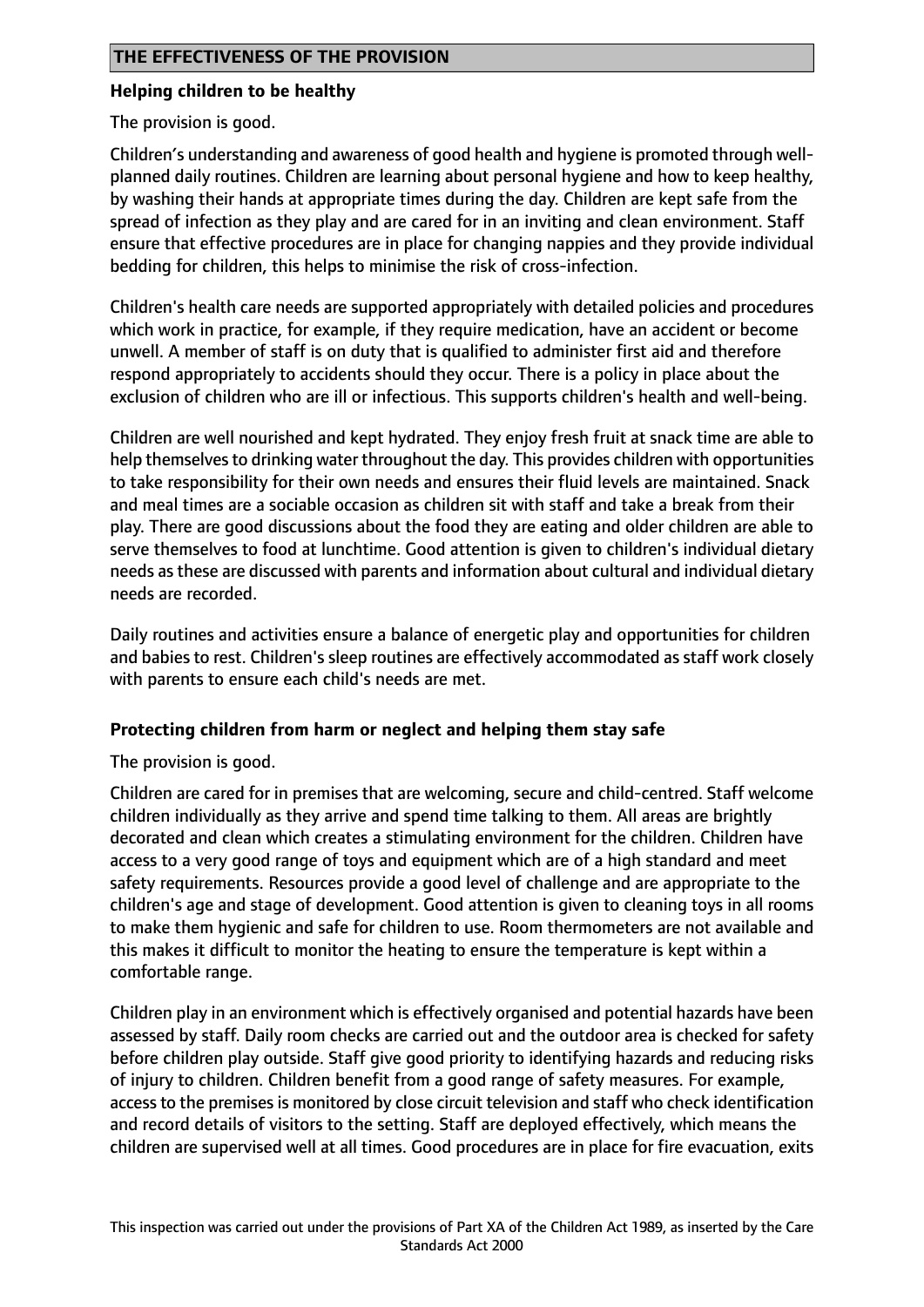are kept clear from obstruction and staff are aware of the procedures to follow. All playrooms have immediate access to the outside play areas.

Children's welfare is safeguarded because staff have a good understanding of child protection. Staff have attended training and understand the procedure to follow with any concerns. The child protection policy is shared with parents.

## **Helping children achieve well and enjoy what they do**

The provision is good.

Children enjoy their time in the nursery and those who are new are helped to settle by staff who are sensitive towards their individual needs. Young children respond well to the staff's gentle responses, smiles and praise during play, routines and meal times. They benefit from routines which are consistent with their home experiences and this increases their sense of belonging.

Staff have an understanding of the range of experiences and activities which enable children to make progress in all areas of their learning and development. Planning and assessment documents incorporates the "Birth to three matters" framework and the Curriculum guidance for the foundation stage. Staff achieve a good balance of child-initiated play and planned focus activities and this enables children to explore and develop their play. Staff provide children with a range of experiences to develop their senses and creativity, by exploring paint, play dough, sticking activities, water and sand. Children independently choose from a suitable selection of resources that develop their emotional, physical, social and intellectual capabilities, building on their natural curiosity as learners.

Children enjoy physical exercise and playing outside in the fresh air. However, the outside area is not always used to its full potential to help promote children's physical competence. For example, by using the outdoor area as an extension to the playrooms. A good range of resources for outdoor play helps children learn a wide range of skills, for example, climbing, pedalling bikes and using bats, balls and hoops.

Younger children's independence is promoted in a variety of ways as they move around freely accessing toys and play equipment. Equipment is easy to reach for safe exploration. Staff place equipment to promote social interaction between children and help them learn new skills, for example, negotiation and sharing. Staff give children good support to enable them to be confident to try new experiences. Older children are fully involved in activities which develop their mathematical thinking, imagination, language and creative development, for example, sand, water, role play, construction, singing, art and craft activities and outside play. Children join in action songs with confidence, and enjoy going on a 'Bear Hunt'.

All children benefit from warm relationships with staff who are genuinely interested in what they say and do and give them lots of praise and encouragement. This helps children to feel valued and appreciated. Staff work directly with the children and give them good support and direction, for example, staff play at the children's level, on the floor or sitting at tables where children may need more help.

Children make good progress in their play and learning and their achievements are shared with parents. Staff have devised a 'learning journey' record for each child which records their progress, enjoyment and development through the use of photographs which show children taking part in activities.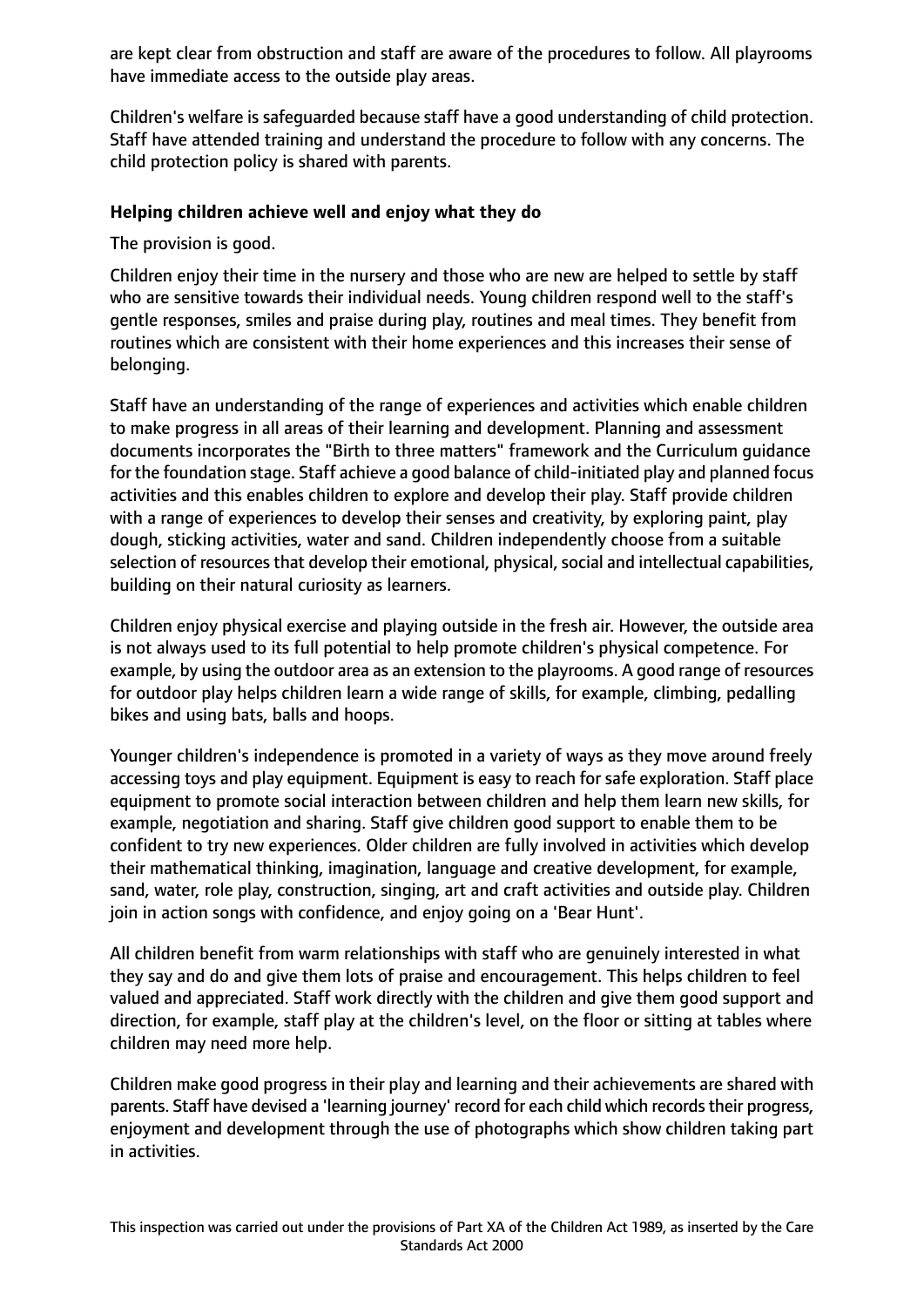## **Helping children make a positive contribution**

The provision is good.

Children are treated with equal concern and are valued and respected as individuals. A good range of information is gathered at the admission stage, this includes details of children's specific needs, care needs and parents preferences. Good arrangements are in place to support children and their families where English is not their first language. Children's understanding of the wider world and diversity is developing through the use of positive images resources, such as puzzles, books and planned activities. Children with learning difficulties or disabilities are supported effectively. The setting has strategies in place to work with parents and other professionals to meet each child's needs.

Staff encourage good behaviour and consideration of others. They talk calmly to children, give gentle reminders and talk through issues with them. Staff encourage children to play alongside each other and share both space and toys. Children are praised and encouraged in their achievement. They respond positively to this and this helps develop their self-esteem and confidence. A written statement on behaviour management is shared with parents and there is a system in place for recording significant incidents.

Partnership with parents and carers is good. Children benefit from a key worker system. Staff are aware of each child's needs, this provides continuity of care and contributes to the children's well-being. Parents are provided with daily feedback on their child's care and routine and there are opportunities each day for parents and staff to exchange information. Parents receive helpful information about the provision, the operational plan is available in the reception area.

## **Organisation**

The organisation is good.

Children benefit from the commitment and enthusiasm of allstaff who provide a well-organised and inviting environment. The deployment of caring, sensitive staff increases children's feelings of security. Children are cared for in individual base rooms with their peer group. There is plenty of space for children to relax and play in comfort. All staff are qualified and hold appropriate child care and early years qualifications. Staff are clear about their roles, the aims of the setting and the policies and procedures. Children are cared for by staff who consistently interact with them and give them good support, care and encouragement. This helps children feel secure and confident and promotes their well-being and development.

The setting are clear about their aims and objectives. The manager and staff are fully committed to providing good quality care and building on good practice through ongoing staff development. For example, staff continue to further their knowledge and expertise through training. Children's care is enhanced through efficient and effective organisation. Staff implement policies and have recording procedures in place which protect children's health and well-being. Overall the provision meets the needs of the range of children for whom it provides.